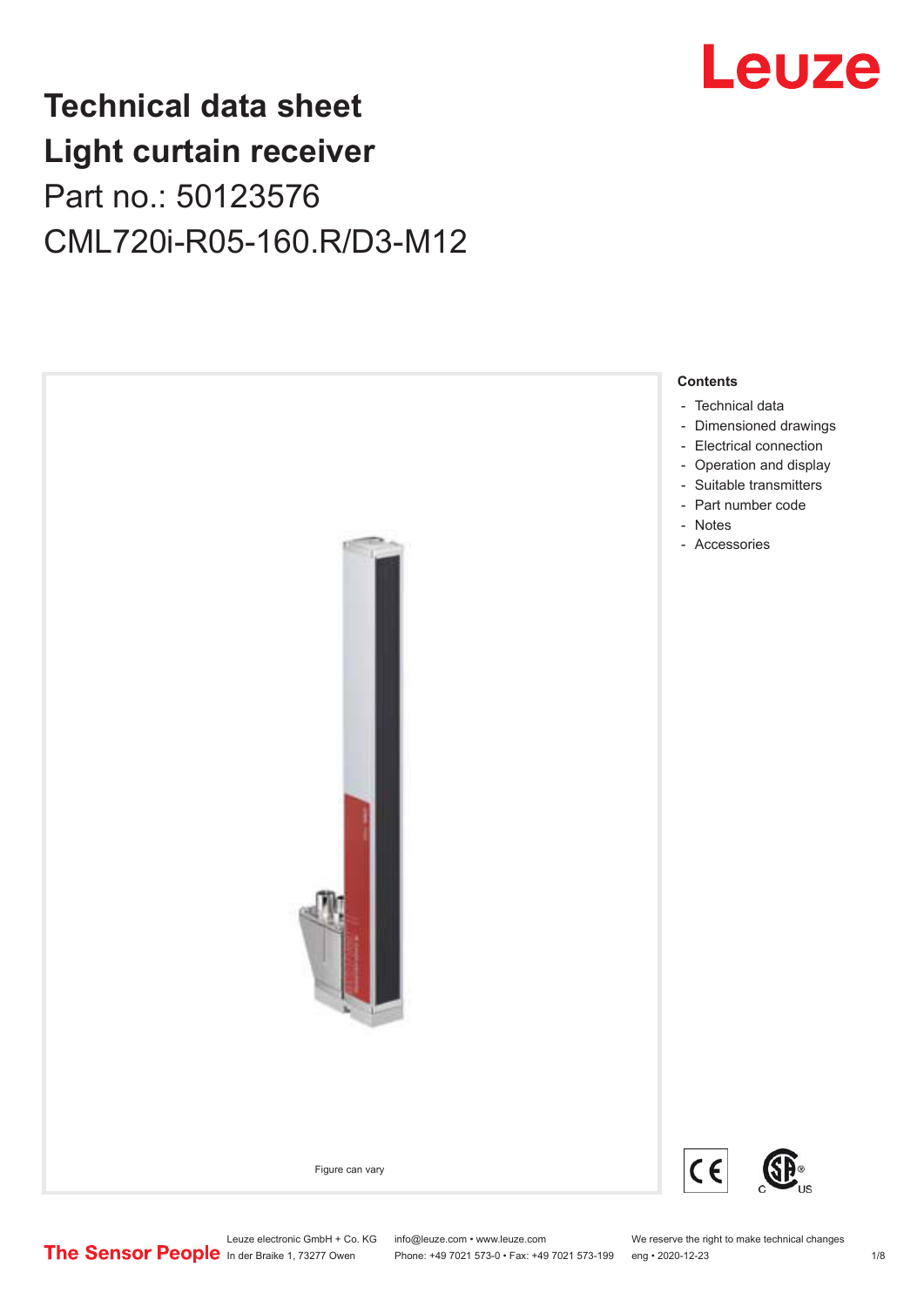### <span id="page-1-0"></span>**Technical data**

# **Leuze**

| <b>Basic data</b>                                  |                                                                                                             |
|----------------------------------------------------|-------------------------------------------------------------------------------------------------------------|
| <b>Series</b>                                      | 720                                                                                                         |
| <b>Operating principle</b>                         | Throughbeam principle                                                                                       |
| Device type                                        | Receiver                                                                                                    |
| <b>Contains</b>                                    | Accessories for the use of the BT-2R1                                                                       |
| <b>Application</b>                                 | Object measurement                                                                                          |
| <b>Special version</b>                             |                                                                                                             |
| <b>Special version</b>                             | Crossed-beam scanning                                                                                       |
|                                                    | Diagonal-beam scanning                                                                                      |
|                                                    | Parallel-beam scanning                                                                                      |
| <b>Optical data</b>                                |                                                                                                             |
| <b>Operating range</b>                             | Guaranteed operating range                                                                                  |
| <b>Operating range</b>                             | 0.13.5m                                                                                                     |
| <b>Operating range limit</b>                       | Typical operating range                                                                                     |
| <b>Operating range limit</b>                       | 0.14.5m                                                                                                     |
| <b>Measurement field length</b>                    | 160 mm                                                                                                      |
| <b>Number of beams</b>                             | 32 Piece(s)                                                                                                 |
| Beam spacing                                       | 5 <sub>mm</sub>                                                                                             |
|                                                    |                                                                                                             |
| <b>Measurement data</b><br>Minimum object diameter | 10 mm                                                                                                       |
| <b>Electrical data</b>                             |                                                                                                             |
|                                                    |                                                                                                             |
| <b>Protective circuit</b>                          | Polarity reversal protection                                                                                |
|                                                    | Short circuit protected                                                                                     |
|                                                    | <b>Transient protection</b>                                                                                 |
|                                                    |                                                                                                             |
| Performance data                                   |                                                                                                             |
| Supply voltage U <sub>R</sub>                      | 18  30 V, DC                                                                                                |
| <b>Residual ripple</b>                             | 0  15 %, From $U_{\rm B}$                                                                                   |
| <b>Open-circuit current</b>                        | 0  135 mA, The specified values refer<br>to the entire package consisting of trans-<br>mitter and receiver. |
| Inputs/outputs selectable                          |                                                                                                             |
| Output current, max.                               | 100 mA                                                                                                      |
| Input resistance                                   | $6,000 \Omega$                                                                                              |
|                                                    |                                                                                                             |
| Number of inputs/outputs selectable 2 Piece(s)     |                                                                                                             |
| Type                                               | Inputs/outputs selectable                                                                                   |
| Voltage type, outputs                              | <b>DC</b>                                                                                                   |
| Switching voltage, outputs                         | Typ. $U_{\rm B}$ / 0 V                                                                                      |
| Switching voltage, inputs                          | high: $\geq 6V$                                                                                             |
|                                                    | $low: 4V$                                                                                                   |
|                                                    |                                                                                                             |
| Input/output 1                                     |                                                                                                             |
| Activation/disable delay                           | 1 ms                                                                                                        |
| <b>Timing</b>                                      |                                                                                                             |
| <b>Cycle time</b>                                  | 1.36 ms                                                                                                     |
| Response time per beam                             | $30 \mu s$                                                                                                  |
| <b>Interface</b>                                   |                                                                                                             |
| Type                                               | RS 485 Modbus                                                                                               |
|                                                    |                                                                                                             |
| <b>RS 485</b>                                      |                                                                                                             |
| <b>Function</b>                                    | Process                                                                                                     |

| <b>Service interface</b> |                                        |                                                 |  |  |
|--------------------------|----------------------------------------|-------------------------------------------------|--|--|
|                          | IO-Link<br>Type                        |                                                 |  |  |
|                          |                                        |                                                 |  |  |
|                          | <b>IO-Link</b>                         |                                                 |  |  |
|                          | <b>Function</b>                        | Configuration via software                      |  |  |
|                          |                                        | Service                                         |  |  |
|                          | <b>Connection</b>                      |                                                 |  |  |
|                          | <b>Number of connections</b>           | 2 Piece(s)                                      |  |  |
|                          | <b>Plug outlet</b>                     | Rear side                                       |  |  |
|                          |                                        |                                                 |  |  |
|                          | <b>Connection 1</b><br><b>Function</b> | Configuration interface                         |  |  |
|                          |                                        | Connection to transmitter                       |  |  |
|                          |                                        | Signal IN                                       |  |  |
|                          |                                        | Signal OUT                                      |  |  |
|                          |                                        | Voltage supply                                  |  |  |
|                          | <b>Type of connection</b>              | Connector                                       |  |  |
|                          | <b>Thread size</b>                     | M <sub>12</sub>                                 |  |  |
|                          | Type                                   | Male                                            |  |  |
|                          | <b>Material</b>                        | Metal                                           |  |  |
|                          | No. of pins                            | 8-pin                                           |  |  |
|                          | Encoding                               | A-coded                                         |  |  |
|                          |                                        |                                                 |  |  |
|                          | <b>Connection 2</b>                    |                                                 |  |  |
|                          | <b>Function</b>                        | <b>BUS IN</b><br><b>BUS OUT</b>                 |  |  |
|                          | Type of connection                     | Connector                                       |  |  |
|                          | <b>Thread size</b>                     | M <sub>12</sub>                                 |  |  |
|                          | Type                                   | Female                                          |  |  |
|                          | <b>Material</b>                        | Metal                                           |  |  |
|                          | No. of pins                            | 5-pin                                           |  |  |
|                          | Encoding                               | B-coded                                         |  |  |
|                          |                                        |                                                 |  |  |
|                          | <b>Mechanical data</b>                 |                                                 |  |  |
|                          | Design                                 | Cubic                                           |  |  |
|                          | Dimension (W x H x L)                  | 29 mm x 35.4 mm x 183 mm                        |  |  |
|                          | <b>Housing material</b>                | Metal                                           |  |  |
|                          | <b>Metal housing</b>                   | Aluminum                                        |  |  |
|                          | Lens cover material                    | Plastic                                         |  |  |
|                          | Net weight                             | 400 g                                           |  |  |
|                          | <b>Housing color</b>                   | Silver                                          |  |  |
|                          | <b>Type of fastening</b>               | Groove mounting<br>Via optional mounting device |  |  |
|                          |                                        |                                                 |  |  |
|                          | <b>Operation and display</b>           |                                                 |  |  |
|                          | Type of display                        | LED                                             |  |  |
|                          |                                        | OLED display                                    |  |  |
|                          | <b>Number of LEDs</b>                  | 2 Piece(s)                                      |  |  |
|                          | Type of configuration                  | Software                                        |  |  |
|                          |                                        | Teach-in                                        |  |  |
|                          |                                        |                                                 |  |  |
|                          | <b>Environmental data</b>              |                                                 |  |  |
|                          | Ambient temperature, operation         | $-3060 °C$                                      |  |  |
|                          | Ambient temperature, storage           | $-40$ 70 °C                                     |  |  |
|                          |                                        |                                                 |  |  |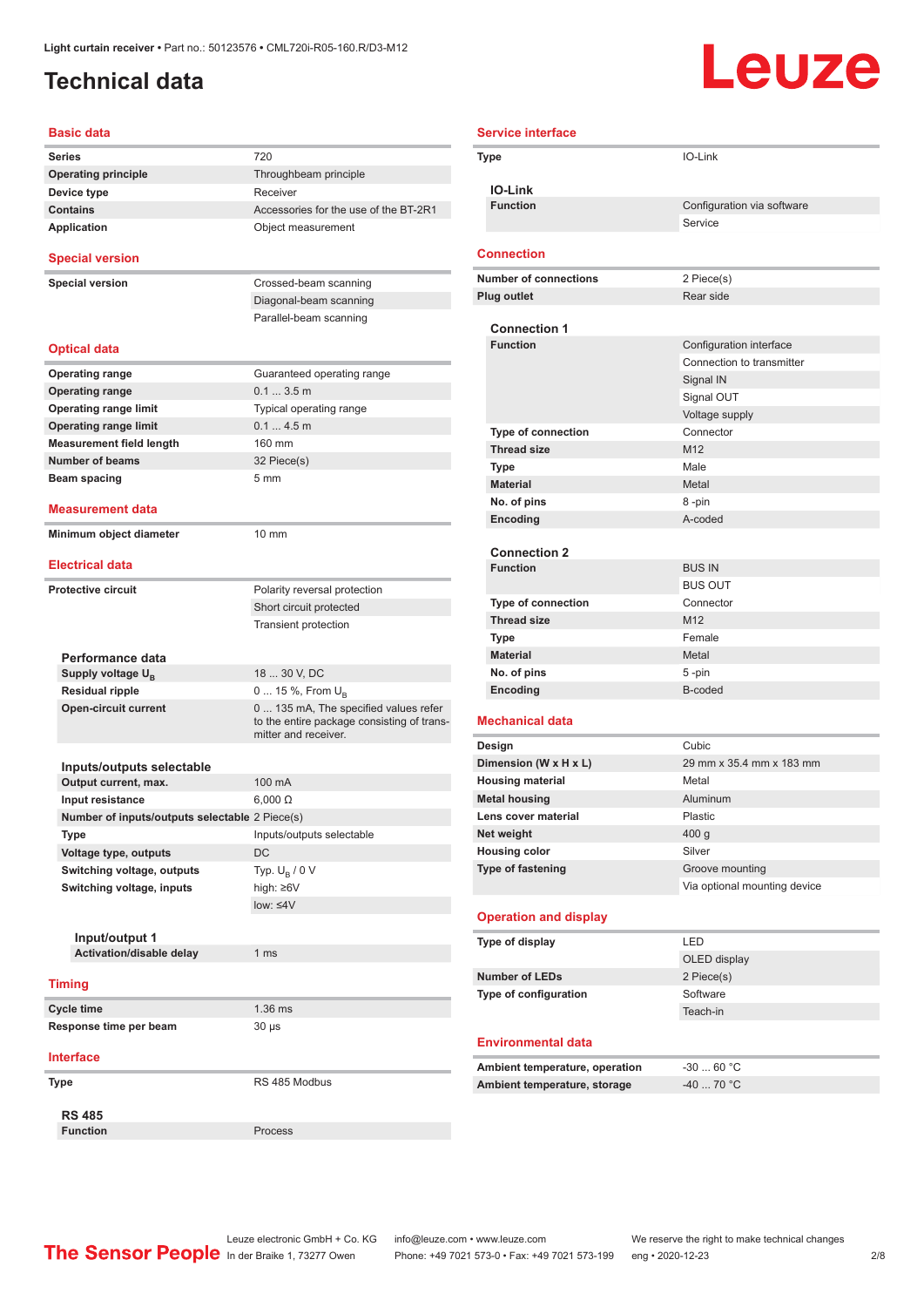### **Technical data**

## Leuze

#### **Certifications**

| Degree of protection     | IP 65         |
|--------------------------|---------------|
| <b>Protection class</b>  | Ш             |
| <b>Certifications</b>    | c CSA US      |
| <b>Standards applied</b> | IEC 60947-5-2 |
|                          |               |

#### **Classification**

| <b>Customs tariff number</b> | 90314990 |
|------------------------------|----------|
| eCl@ss 5.1.4                 | 27270910 |
| eCl@ss 8.0                   | 27270910 |
| eCl@ss 9.0                   | 27270910 |
| eCl@ss 10.0                  | 27270910 |
| eCl@ss 11.0                  | 27270910 |
| <b>ETIM 5.0</b>              | EC002549 |
| <b>ETIM 6.0</b>              | EC002549 |
| <b>ETIM 7.0</b>              | EC002549 |
|                              |          |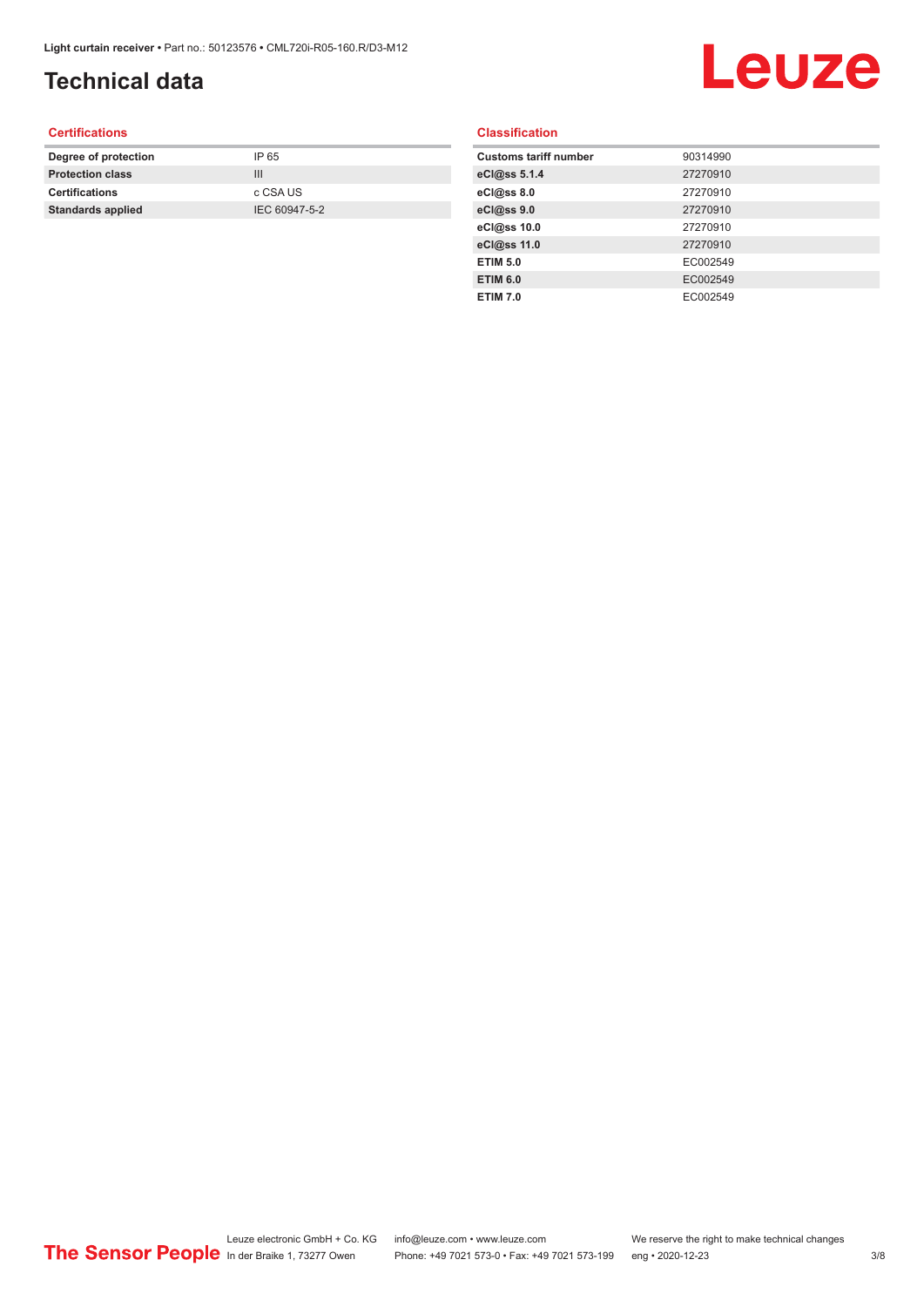#### <span id="page-3-0"></span>**Dimensioned drawings**

All dimensions in millimeters



B Measurement field length 160 mm

F M6 thread G Fastening groove T Transmitter

- R Receiver
- Y 2.5 mm
- 



## **Leuze**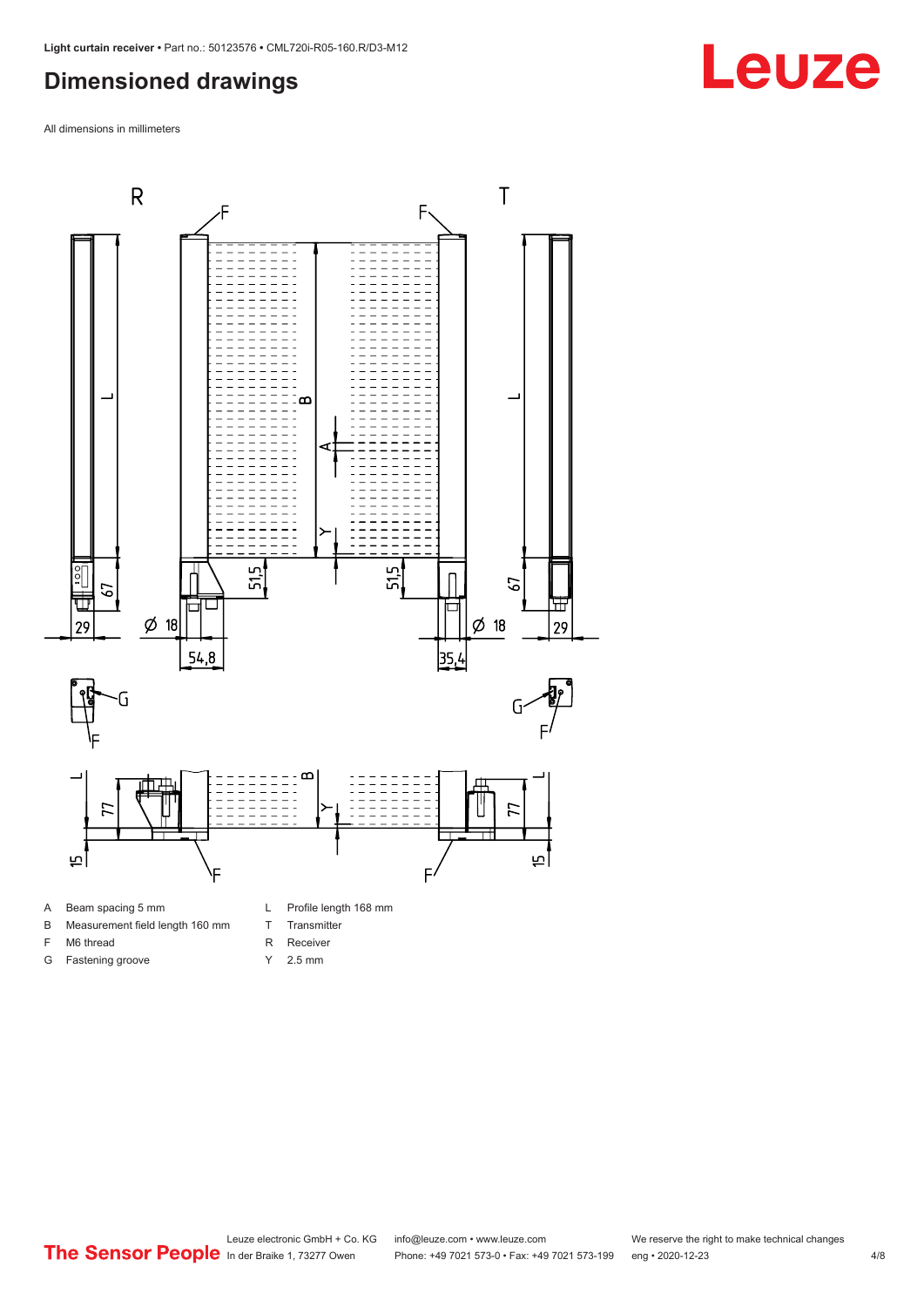#### <span id="page-4-0"></span>**Dimensioned drawings**





A PWR / SW IN / OUT B BUS IN / OUT

### **Electrical connection**

**Connection 1**

| <b>Function</b>    | Configuration interface   |  |
|--------------------|---------------------------|--|
|                    | Connection to transmitter |  |
|                    | Signal IN                 |  |
|                    | Signal OUT                |  |
|                    | Voltage supply            |  |
| Type of connection | Connector                 |  |
| <b>Thread size</b> | M12                       |  |
| <b>Type</b>        | Male                      |  |
| <b>Material</b>    | Metal                     |  |
| No. of pins        | 8-pin                     |  |
| Encoding           | A-coded                   |  |

#### **Pin Pin assignment**

|                | $V +$            |  |  |
|----------------|------------------|--|--|
| $\overline{2}$ | I/O <sub>1</sub> |  |  |
| 3              | <b>GND</b>       |  |  |
| $\overline{4}$ | IO-Link          |  |  |
| 5              | I/O <sub>2</sub> |  |  |
| 6              | RS 485 Tx+       |  |  |
|                | RS 485 Tx+       |  |  |
| 8              | <b>FE/SHIELD</b> |  |  |
|                |                  |  |  |



#### **Connection 2**

| <b>Function</b>    | <b>BUS IN</b>  |  |
|--------------------|----------------|--|
|                    | <b>BUS OUT</b> |  |
| Type of connection | Connector      |  |
| <b>Thread size</b> | M12            |  |
| <b>Type</b>        | Female         |  |
| <b>Material</b>    | Metal          |  |
| No. of pins        | $5$ -pin       |  |
| Encoding           | B-coded        |  |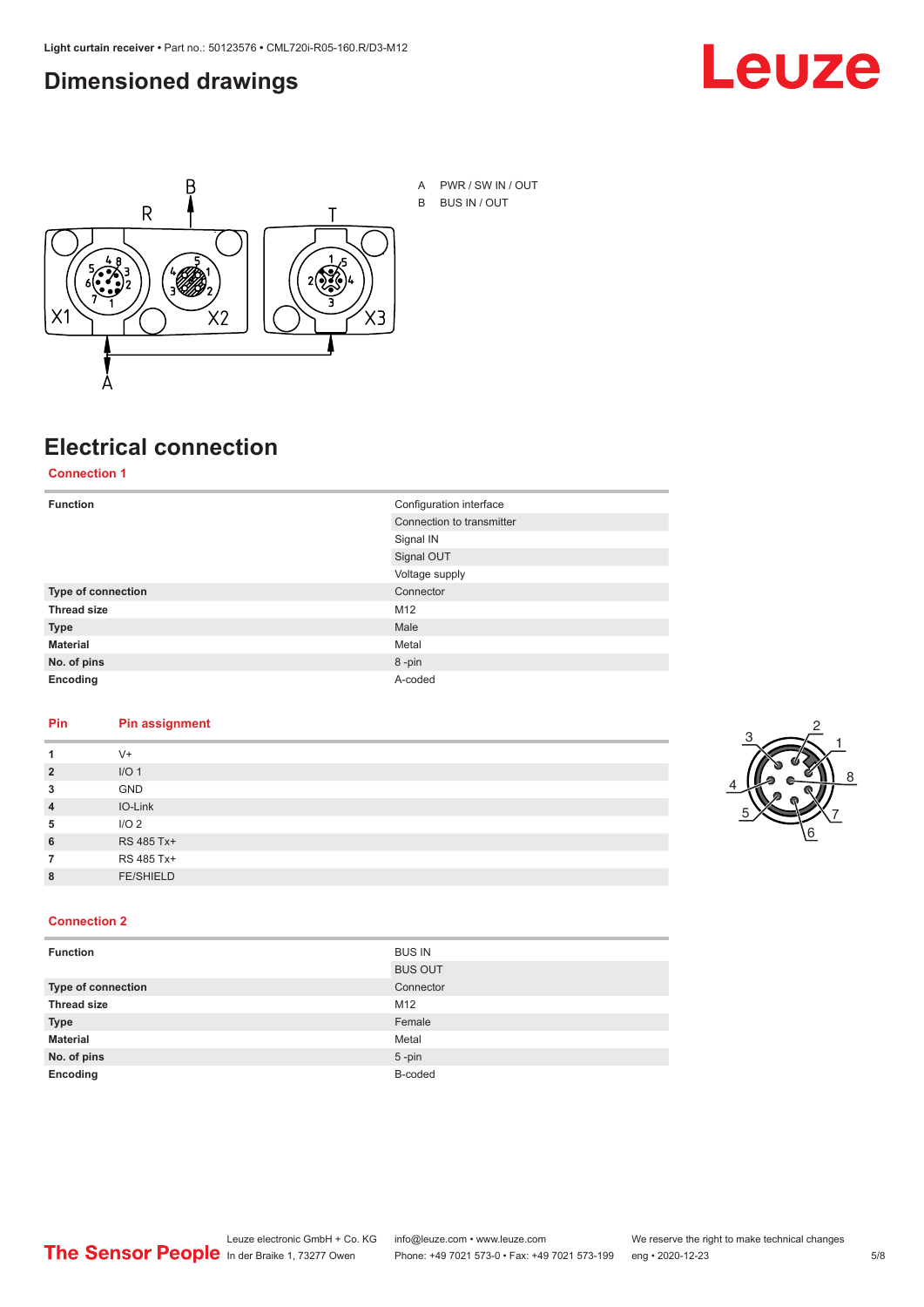### <span id="page-5-0"></span>**Electrical connection**

#### **Pin Pin assignment 1** V+ **2** Tx-**3** PB GND **4** Tx+ **5** FE/SHIELD 3 2 1 5 4

## **Operation and display**

| <b>LED</b>     | <b>Display</b>           | <b>Meaning</b>                         |
|----------------|--------------------------|----------------------------------------|
|                | Green, continuous light  | Operational readiness                  |
|                | Green, flashing          | Teach / error                          |
| $\overline{2}$ | Yellow, continuous light | Light path free, with function reserve |
|                | Yellow, flashing         | No function reserve                    |
|                | Off                      | Object detected                        |

#### **Suitable transmitters**

| Part no. | <b>Designation</b>        | <b>Article</b>               | <b>Description</b>                                                          |
|----------|---------------------------|------------------------------|-----------------------------------------------------------------------------|
| 50119450 | CML720i-T05-160.R-<br>M12 | Light curtain<br>transmitter | Operating range: 0.1  3.5 m<br>Connection: Connector, M12, Rear side, 5-pin |

#### **Part number code**

Part designation: **CML7XXi-YZZ-AAAA.BCCCDDD-EEEFFF**

| <b>CML</b>   | <b>Operating principle</b><br>Measuring light curtain                                                                                     |
|--------------|-------------------------------------------------------------------------------------------------------------------------------------------|
| 7XXi         | <b>Series</b><br>720i: 720i series<br>730i: 730i series                                                                                   |
| Y            | Device type<br>T: transmitter<br>R: receiver                                                                                              |
| <b>ZZ</b>    | <b>Beam spacing</b><br>$05:5$ mm<br>10:10 mm<br>20:20 mm<br>40:40 mm                                                                      |
| <b>AAAA</b>  | Measurement field length [mm], dependent on beam spacing                                                                                  |
| в            | Equipment<br>A: connector outlet, axial<br>R: rear connector outlet                                                                       |
| $_{\rm ccc}$ | Interface<br>L: IO-Link<br>/CN: CANopen<br>/PB: PROFIBUS<br>/PN: PROFINET<br>/CV: Analog current and voltage output<br>/D3: RS 485 Modbus |

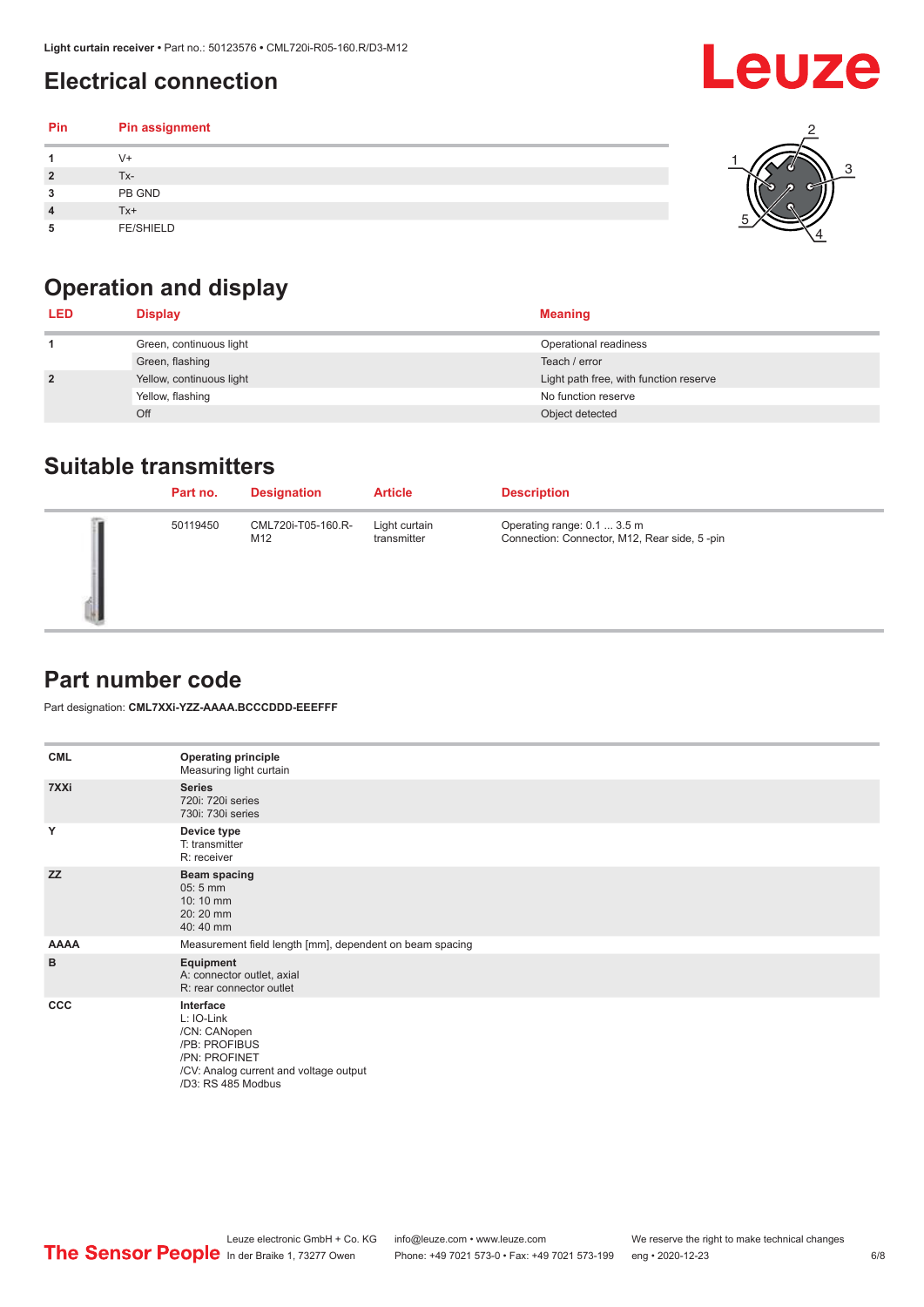#### <span id="page-6-0"></span>**Part number code**



| <b>DDD</b> | <b>Special equipment</b><br>-PS: Power Setting                                                  |
|------------|-------------------------------------------------------------------------------------------------|
| <b>EEE</b> | <b>Electrical connection</b><br>M12: M12 connector                                              |
| <b>FFF</b> | -EX: Explosion protection                                                                       |
|            |                                                                                                 |
|            | <b>Note</b>                                                                                     |
|            | $\&$ A list with all available device types can be found on the Leuze website at www.leuze.com. |

#### **Notes**

| Observe intended use!                                                                                                                                                                                                            |
|----------------------------------------------------------------------------------------------------------------------------------------------------------------------------------------------------------------------------------|
| $\%$ This product is not a safety sensor and is not intended as personnel protection.<br>$\%$ The product may only be put into operation by competent persons.<br>$\%$ Only use the product in accordance with its intended use. |
|                                                                                                                                                                                                                                  |



#### **For UL applications:**

ª For UL applications, use is only permitted in Class 2 circuits in accordance with the NEC (National Electric Code). ª These proximity switches shall be used with UL Listed Cable assemblies rated 30V, 0.5A min, in the field installation, or equivalent (categories: CYJV/ CYJV7 or PVVA/PVVA7)

#### **Accessories**

### Connection technology - Connection cables

|        | Part no. | <b>Designation</b>     | <b>Article</b>   | <b>Description</b>                                                                                                                                         |
|--------|----------|------------------------|------------------|------------------------------------------------------------------------------------------------------------------------------------------------------------|
| 2<br>W | 50132079 | KD U-M12-5A-V1-<br>050 | Connection cable | Connection 1: Connector, M12, Axial, Female, A-coded, 5-pin<br>Connection 2: Open end<br>Shielded: No<br>Cable length: 5,000 mm<br>Sheathing material: PVC |

#### Connection technology - Y distribution cables

|        |   | Part no. | <b>Designation</b>          | <b>Article</b>        | <b>Description</b>                                                                                                                                                                                                                                                                                  |
|--------|---|----------|-----------------------------|-----------------------|-----------------------------------------------------------------------------------------------------------------------------------------------------------------------------------------------------------------------------------------------------------------------------------------------------|
| 圔<br>⋿ | Ø | 50118183 | K-Y1 M12A-5m-<br>M12A-S-PUR | Interconnection cable | Connection 1: Connector, M12, Axial, Female, A-coded, 5-pin<br>Connection 2: Connector, M12, Axial, Male, A-coded, 5-pin<br>Connection 3: Connector, M12, Axial, Female, A-coded, 8-pin<br>Shielded: Yes<br>Cable length fork 1: 5,000 mm<br>Cable length fork 2: 150 mm<br>Sheathing material: PUR |